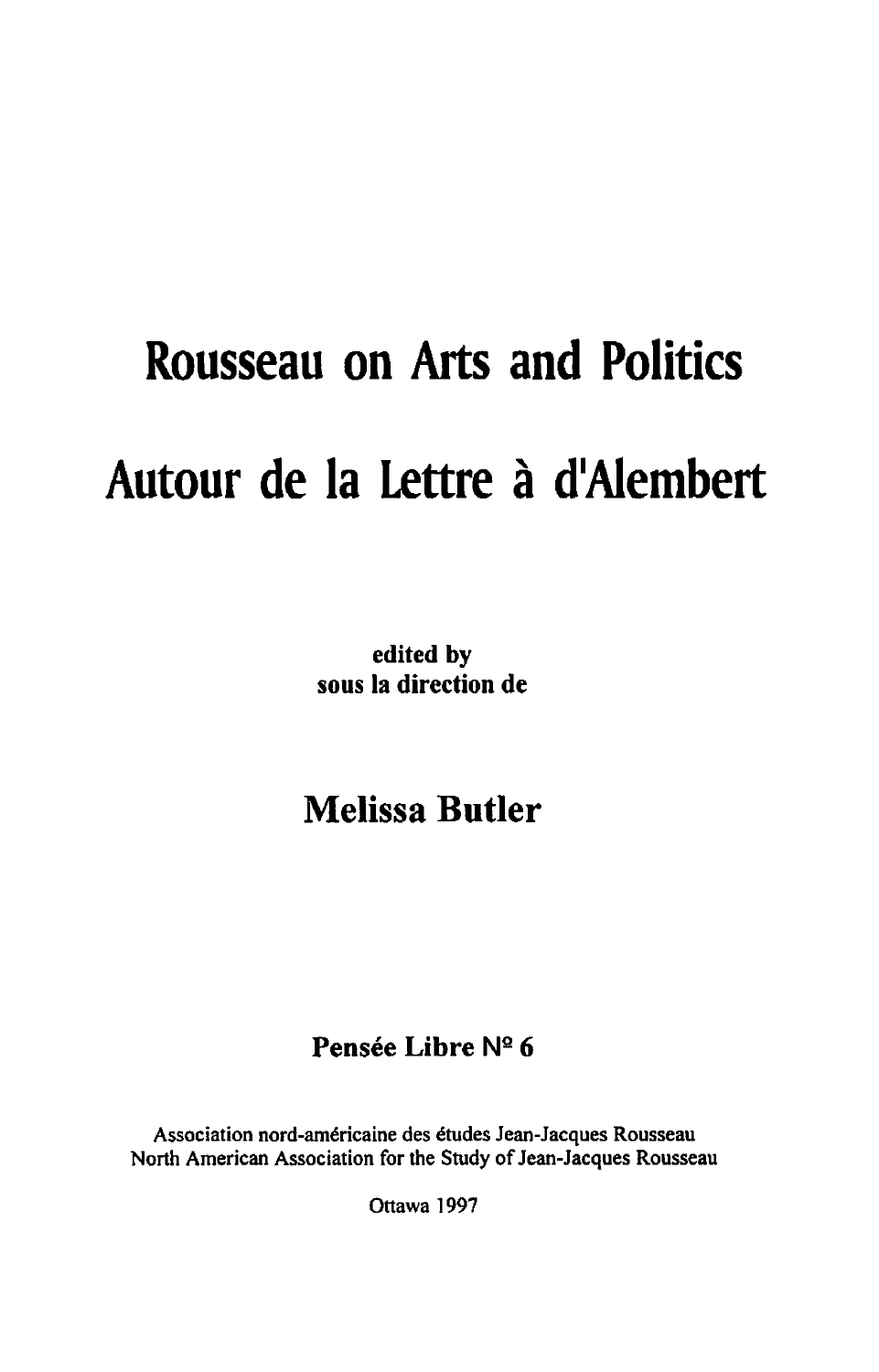### Theater as an Economic Institution: An Aspect of Rousseau's Rhetoric in the *Letter to d'Alembert*

I

In the *LeIter to d 'Alembert* Rousseau examines the effect of theater on social life. His central claim is that theater will distort Genevan society through its impact on public opinion. 'One of the inevitable effects of a theater established in a town [such as Geneva] will be to change our maxims, or, if you please, our prejudices and our public opinions' (74; V: 67-68). That is, he argues, theater can transform social life in virtue of its power to *lead* public opinion. But elsewhere in the *Letter* Rousseau explicitly repudiates the common wisdom that theater can change public opinion. 'Opinion does not depend on the theater, since, rather than giving the law to the public, the theater receives the law from it' (22; V: 21; also 19; V: 18). Here the situation is precisely reversed: theater does not lead public opinion but *follows* it.

How does Rousseau resolve the contradiction between the two positions he articulates? A sentence in the middle of the Letter provides the key. He distinguishes between 'effects of theater, which are relative to what is performed, [and] others no less necessary which relate directly to the stage and to the persons who perform'  $(57; V: 53)$ . Let us say the former effects are due to the 'content' of theater, whereas the latter are effects of theater considered as a social institution. Theater thus has two distinct kinds of effects: those due to the stories it presents on stage, and those due to its brute institutional presence in society.

More precisely, then, Rousseau holds that it is the *content* of plays that follows rather than leads public opinion. He argues from the premise that theater is a form of entertainment; his concern is with what we might call popular culture, exemplified for us by television, rather than with theater as 'high art.' Entertainments are meant to give pleasure. Hence the theater will present plays which are pleasing to the audience, which would otherwise pay it no attention. It follows that the image of itself the audience sees in plays will be calculated to please; no play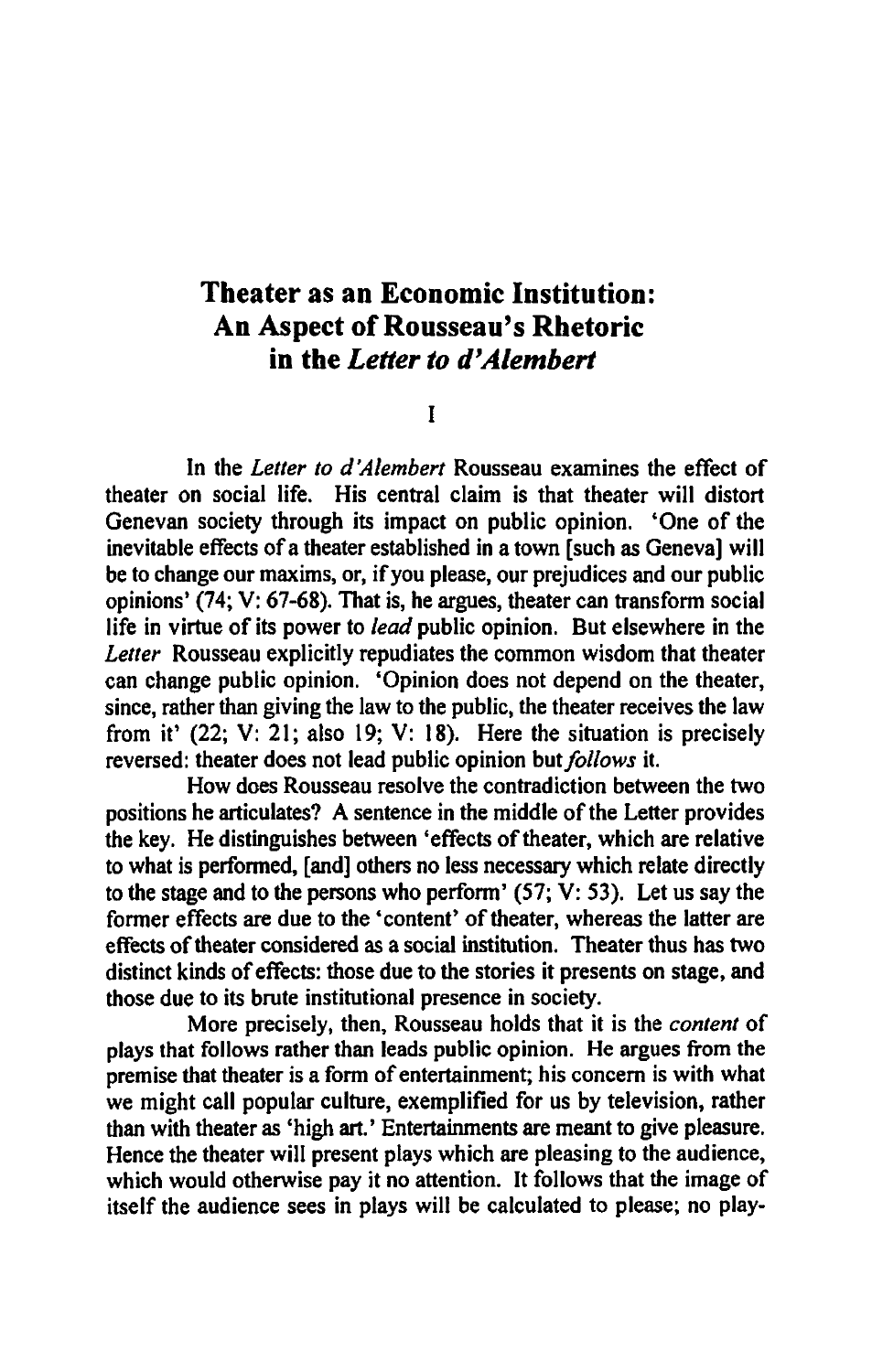wright, Rousseau argues, will insult the audience. 'The stage is, in general, a painting of the human passions, the original of which is in every heart. But if the painter neglected to flatter these passions, the spectators would soon be repelled and would not want to see themselves in a light which made them despise themselves' (18; V: 17). This fact about the audience imposes a strict discipline on playwrights: 'An author who would brave the general taste would soon write for himself alone' (19; V: 17). Failure is the price a playwright pays for refusing to please.

In writing to please their audience, then, authors quite naturally take over the opinions of the public into their own works. Thus, for Rousseau, plays reflect the way people live-they do not confront the audience with an alien moral view. 'It is said that a good play never fails. Indeed, I believe it; this is because a good play never shocks the *moeurs*  of its time' (19; V: 18). How, on this view, can the audience's way of life be affected by the theater it sees? 'Let no one then attribute to the theater the power to change sentiments or *moeurs,* which it can only follow and embellish' (19;  $\overline{V}$ : 17-18). That is, when considered with respect to its content, the effect of theater is limited. Theater cannot divert fundamental cultural attitudes; at most it can reinforce and 'embellish' the attitudes that already exist. From the point of view of content, then, theater serves to amplify cultural traits. With respect to content, Rousseau concludes 'that the general effect of the theater is to strengthen the national character' (20; V: 19).

Now it follows that, if theater strengthens the national character, then while it will be a bad thing where that character is bad, it will be a good thing where that character is good. This is not a promising result for one who contends both that Geneva is a good place, and that a theater ought not to be built there. Rousseau must somehow avoid this conclusion. One tack he takes is to argue directly against the content of theater, suggesting that, in fact, it inflames the spectators' passions, and fosters a merely 'sterile interest in virtue' (57; V: 53). I have examined this line of argument elsewhere.<sup>1</sup> At this time let me explore another move Rousseau makes, in which he assumes the moral neutrality of content, but then looks at theater in a different way: as a social institution.

In contrast to the effects due to content, which are essentially conservative, the institutional effects of theater have the capacity to

<sup>&#</sup>x27;See my 'Rousseau's Critique of Catharsis,' *Rousseau and Criticism IRousseau etla critique,* (Onawa: Penste Libre. No.5, 1995), and *Making Citizens: Rousseau's Political Theory a/Culture* (New York: Routledge, 1993).160-64.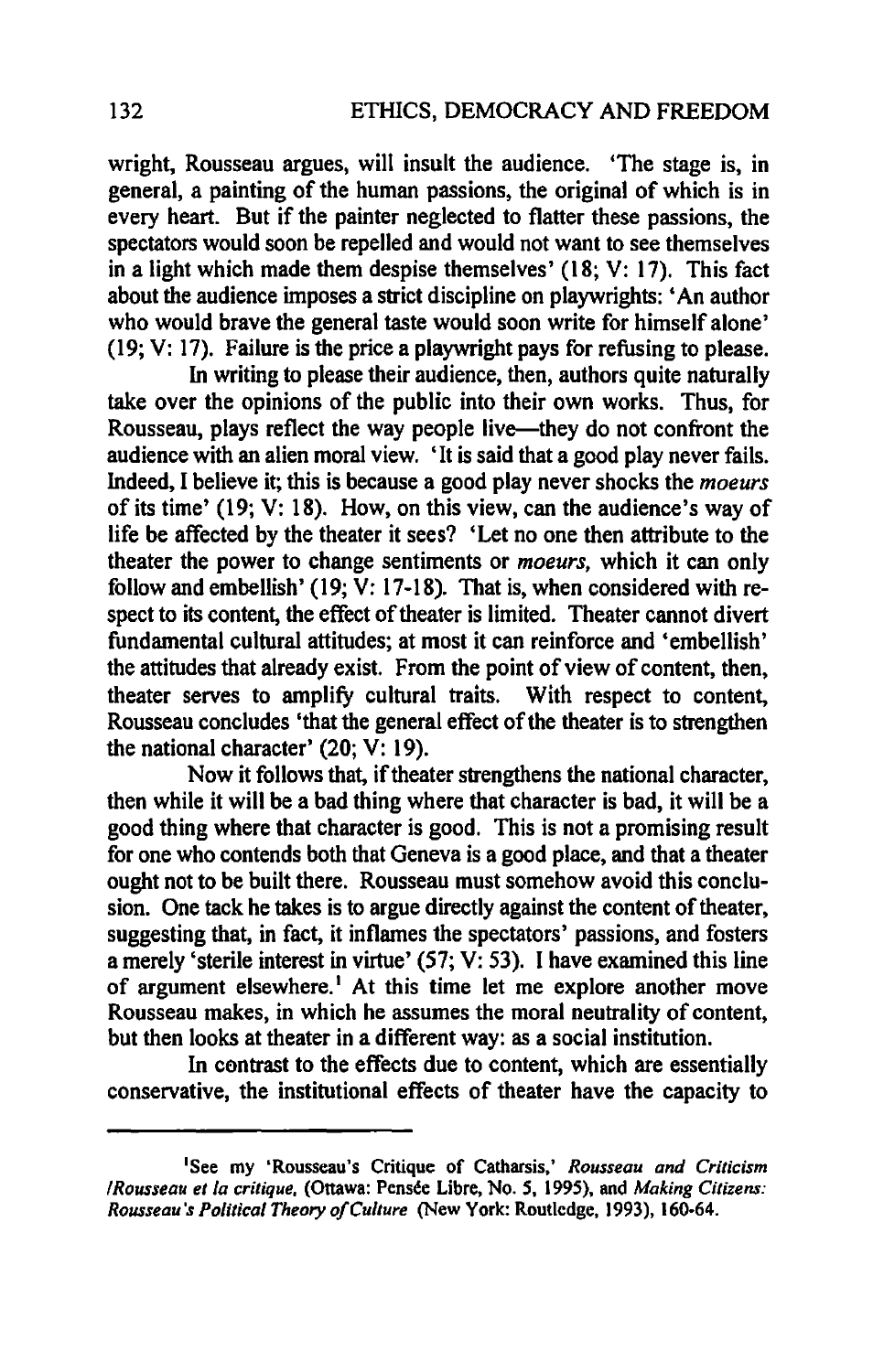radically alter a city's moral climate. For, Rousseau argues, the activity of attending the theater displaces other activities that had previously been part of the citizens' way of life. If those original activities were bad, as say in Paris, theater will improve the situation. But if those activities were good, as in Geneva, the situation will decline. Regarded as an institution, that is, theater can indeed make a bad city better or a good city worse.

But how do these two kinds of effects interact? Might they not, Rousseau asks, somehow cancel each other out, rendering theater morally neutral? (65; V: 59-60) To support his claim that theater is ultimately harmful, he must show that the institutional effects are systematically stronger than the effects due to content. He argues as follows:

> The effect which reinforces the good and bad, since it is drawn from the spirit of the plays, is subject, as are they, to countless modifications which reduce it to practically nothing, while the effect which changes the good into the bad and the bad into the good, resulting from the very existence of a theater, is a real, constant one which returns every day and must finally prevail. (65; V: 60)

It is unclear what Rousseau believes 'modifies' the content effects; likely candidates are the vagaries of performance, differences in the strengths of individuals' imaginations, and countervailing influences, among others. But the source of the potency of theater as an institution is unambiguous. When we consider theater as an institution we consider the effect on the spectators of the actual events involved in the ongoing operation of a theatrical enterprise. As an institution theater becomes part of the daily round of activities within the culture--part of how the members of the society lead their lives. Hence, the decisive influence of theater is due to the mere fact of its presence. In virtue of that ongoing presence, institutional effects simply overwhelm the effects due to content, thus ruling out the conceptual possibility that theater might improve Geneva.

II

In sum, then, Rousseau's institutional considerations carry the burden of his view that Geneva should reject the introduction of a theater. Now Rousseau shifts back and forth between several styles of argument when considering theater as a social institution. He offers an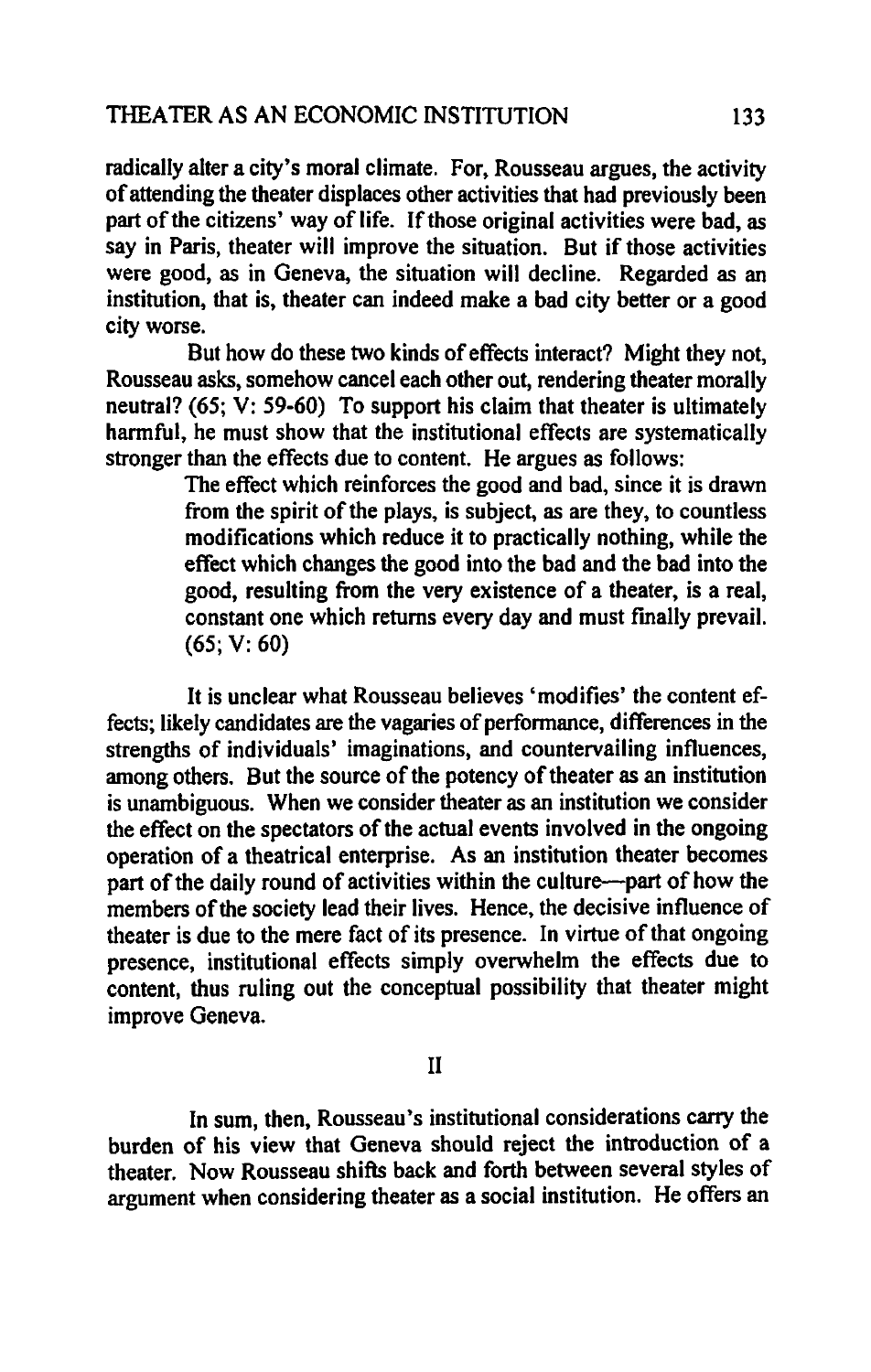array of what we might call moralizing arguments: he discusses the moral dangers posed by actors (especially actresses), and he discusses the moral value of the activities (productive labor, and leisure time spent in the Genevans' 'circles') theater would supplant. He is particularly worried about the moral catastrophe that would result from the unregulated mixing of the sexes at the theater. But he also offers a series of *fiscal*  arguments, to the effect that introducing theater would damage the Genevan political economy. In the remainder of this paper I would like to examine this economic mode of argumentation.

The economic approach to theater asks, simply, how this institution would be paid for. Rousseau considers this question with a thought experiment. He describes-explicitly as a 'chimera,' viewed through a distant and unreliable memory-the mountain community of Neufchatel. The Mountaineers live what Rousseau depicts as an ideal (indeed utopian) life: the geography of their town affords them 'the tranquillity of a retreat and the sweetness of society' (60; V: 55). They are economically self-sufficient, are skilled at various crafts and sciences, and are proficient in music. The thought experiment Rousseau conducts involves imagining the economic consequences of the Mountaineers acquiring a taste for theater.

The financial logic of the situation dictates five adverse results. By spending time at the theater, and in thinking about it afterwards, people will work less. They will have to pay at the door, and dress themselves appropriately, hence their expenses will rise. But to sustain this increase they will have to charge more for their products, leading them to lose trade to their theater-less neighbors. Because the performers must support themselves even in the winter, the town must pay to make the theater accessible in all seasons, leading to the establishment of taxes. Finally, the women of the town will want to be better dressed than their friends when they attend performances, leading to the introduction of lUXury (62-3; V: 57-58).

Rousseau's deductions seem somewhat quaint, but his lesson is clear: the mere activity of attending the theater will lead to a decline in the Mountaineers' economy. The fanciful description of Neufchatel sets a pattern for Rousseau's treatment of Geneva. We can read succeeding sections of the *Letter* as another thought experiment: what would happen if a theater were introduced into Geneva? Rousseau estimates, on the basis of the proportion of Parisians who attend the theater, that the small population of Geneva would furnish an audience of only forty-eight people per performance. Thus a Genevan theater would require a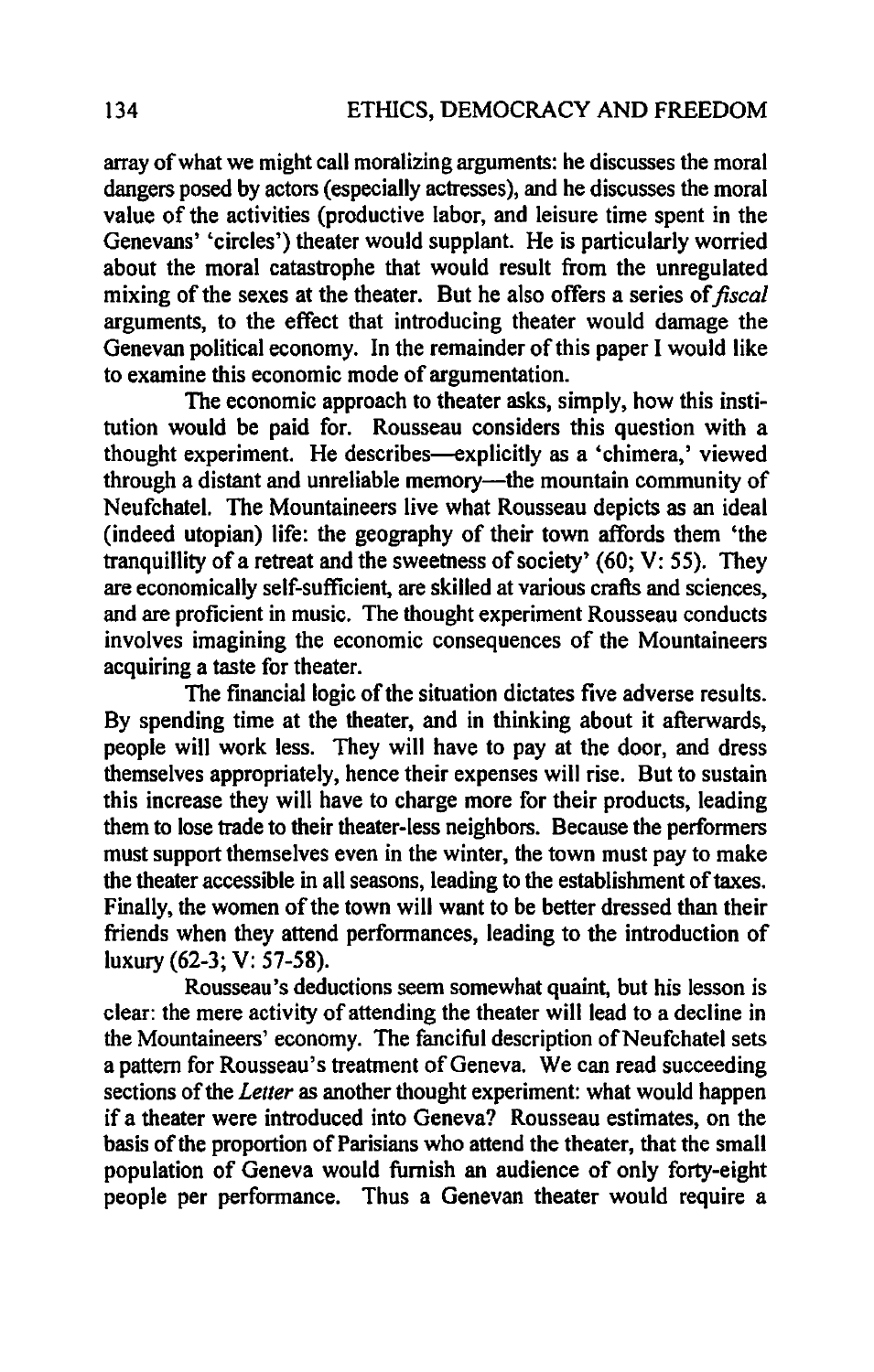substantial subsidy, either from subscriptions by the rich, or directly from the state. The rich will not long bear that burden, leaving only the state. But the state could only provide a subsidy by cutting other more necessary expenses, or by raising taxes. Neither option is likely (93-98; V: 85-90). Thus, Rousseau concludes that establishing a theater is financially infeasible—at least without changing a political economy with which the Genevans are perfectly satisfied.

Nonetheless, Rousseau goes on to suppose that a theater is established, and concludes that it would disturb 'the equilibrium which ought to prevail among the various parts of the state' (113; V: 103). The equilibrium he has in mind is economic: it is the relationship between social classes. The disturbance results because, for Rousseau, theater would redistribute wealth upwards.

The theater might be considered, if it succeeds, as a sort of tax which, although voluntary, is nonetheless onerous for the people in that it provides a continual occasion for expenditure which it cannot resist. This tax is a bad one ... because its distribution, far from being proportional, burdens the poor beyond their strength and relieves the rich in taking the place of more costly amusements. (113; V: 103-104)

The poor cannot resist going to the theater; they succumb immediately to the temptation. But Rousseau does not blame them: 'their very poverty, which condemns them to constant labor without hope of seeing it end, makes some relaxation necessary' (114; V: 105). By allowing themselves this relaxation the poor in fact exacerbate their condition: they spend money they cannot spare, and lose their 'zeal for work' (115; V: 105). But this process does not just affect the poor as individuals; it combines with the fact that theater saves the rich money (because they do not have to pay for more expensive amusements) to have an impact on the economic structure of society as a whole. 'The modern theater, which can only be attended for money, tends everywhere to promote and increase the inequality of fortunes' (115; V: 105). That is, the institution of theater makes the poor poorer and the rich richer, thus widening the gap between them.

In the *Discourse on Political Economy,* Rousseau argues that 'it is, therefore, one of the government's most important tasks to prevent extreme inequality of wealth' (3: 154; III: 258). This is necessary, Rousseau believes, to guarantee the state the love of its citizens: it is dangerous for any government to countenance inequality because it will thereby lose the support of the poor. The *Letter* furthers this line of thought with respect to the rich, suggesting their wealth might make them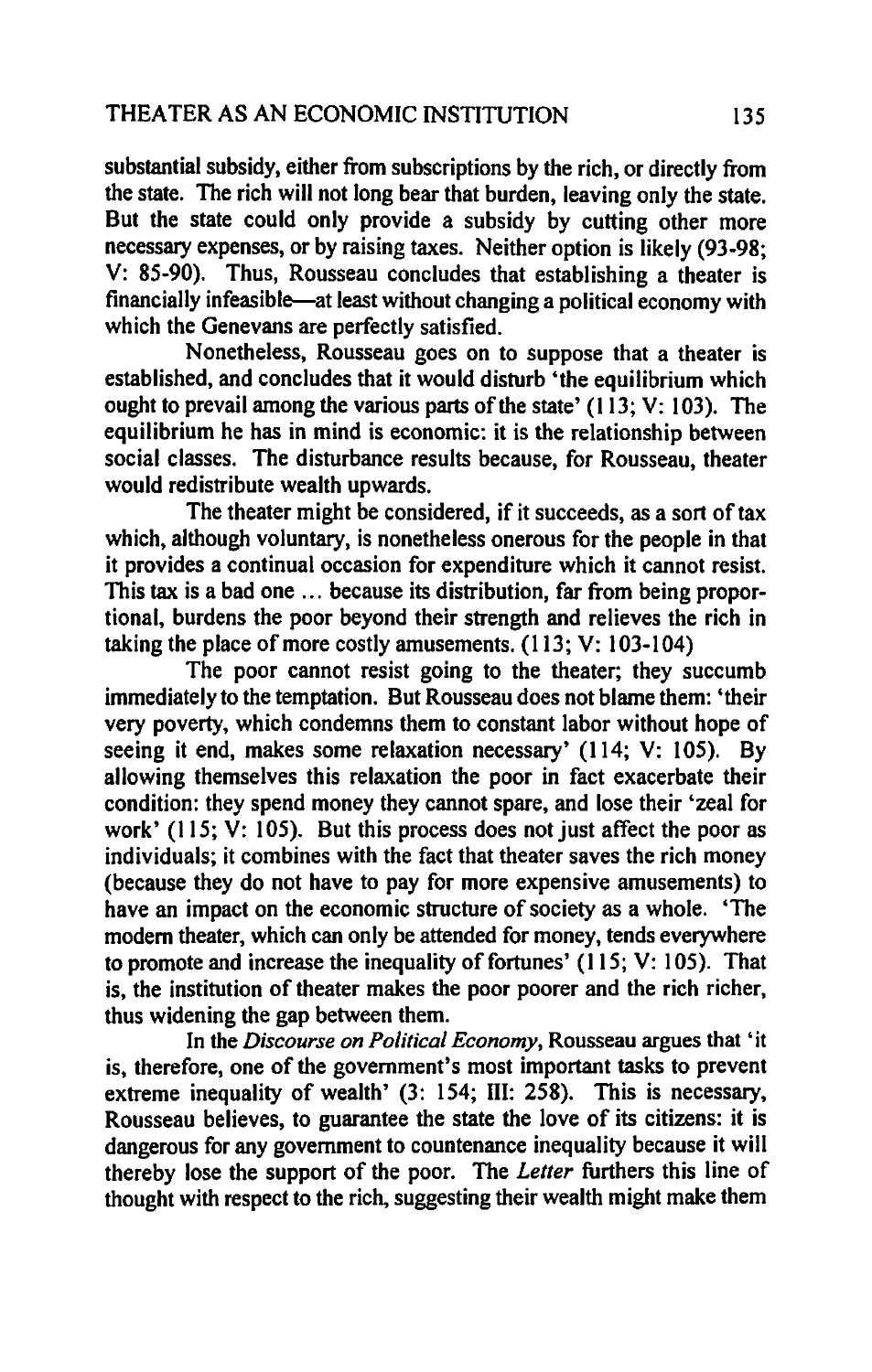contemptuous of the constitution. Thus, Rousseau argues that extreme inequality in wealth is particularly dangerous to a democracy. 'In a democracy ... as soon as the smaller number wins out in riches over the greater number, the state must perish or change its form' (115; V: 105). For, the concentration of wealth can make its possessors more powerful than the government, enabling them to usurp its authority. Rousseau concludes, in other words, that as an institution a Genevan theater would foster economic conditions which threaten the very survival of the city's democratic government.

#### III

What are we to make of these economic arguments? In my view, they help us reveal Rousseau's awareness of an unsettling discrepancy between the idealized political community he wishes Geneva were, and the actual city he recognizes it is. As Allan Bloom observes, the *Letter* is a work of rhetoric which deploys arguments directed to and appropriate for a particular audience.2 Thus, in the Preface to the *Letter,*  Rousseau announces that he 'do[ es] not speak here to the few but to the public'  $(6; V: 6)$ , i.e. the actual Genevan public—meaning, I suppose, the adult, middle class, male citizens. Rousseau reveals his assessment of his audience in a candid explanation of his use of economic reasoning. He chooses to attack theater for its redistributive effects because this mode of argument 'is most suitable for the greatest number, because it limits itself to considerations of self-interest and money, always more palpable to the vulgar than moral effects' (113; V: 103). That is, Rousseau understands his readers to be people motivated by 'considerations of selfinterest and money,' hence he provides reasons that appeal to persons for whom economic considerations are paramount. Thus, note that when he performs the thought experiment regarding the Mountaineers of Neufchatel, he confines himself 'to arguments which have to do with work and gain' (64; V: 58). And, his analysis of the potential market for theater in Geneva is set in the context of a picturesque description of the city's bustling economic activity.

But in conceiving of his Genevan public as motivated by selfinterest, Rousseau is conceding a gap between the city as he fmds it and his own political ideal: he acknowledges, in effect, that his countrymen

<sup>2</sup>Allan Bloom, 'Introduction' to *Letter,* xvi.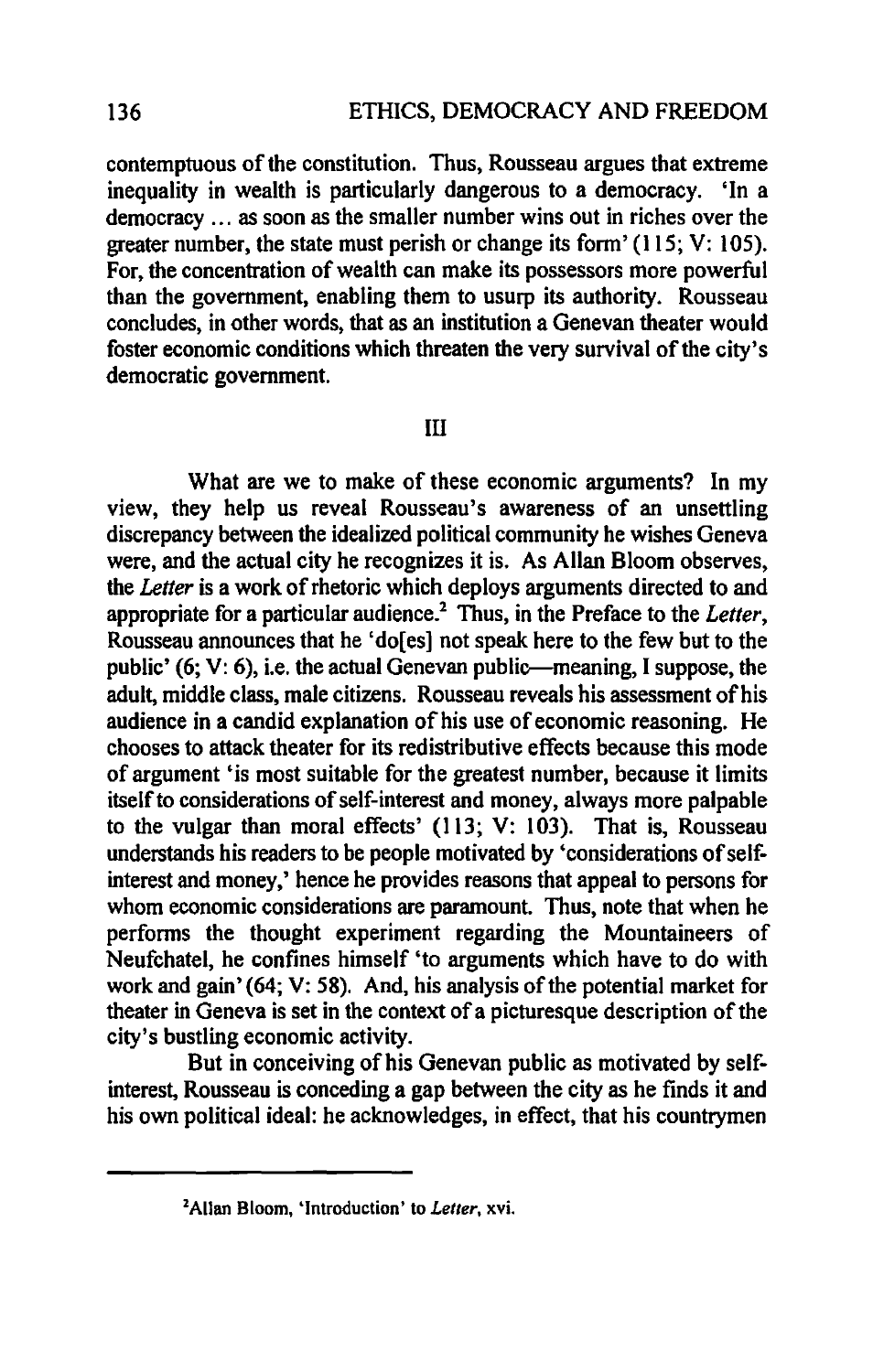may not be suited to the role he scripts for them. Thus, Rousseau regards d' Alembert's suggestion as a threat less because of the strength of Enlightenment influences than because of the weakness of the Genevans' ability to withstand them.

Rousseau's ambivalence emerges from the juxtaposition of his fulsome praise of the existing institutions of Genevan social life, especially the circles, with his conviction that they will be unable to withstand competition from a theater. Rousseau describes the circles as particularly well suited to the Genevan character, and as incubators of the virtues needed for ideal citizenship. Indeed, his account of the circles contributes to the sense that he uses his depiction of Geneva to represent the ideal state. Nonetheless, 'the moment there is drama, goodby to the circles!' (100; V: 91) Ultimately, it seems that the even the circles, as apparently conducive to the realization of Rousseau's political ideal as they are, will not completely satisfy a certain element within the Genevan character, since the Genevans abandon the circles when presented with the theatrical alternative.

That certain element is precisely the 'commercial spirit' to which Rousseau addresses his economic arguments. Now Rousseau does not name this element as the problem directly. Indeed, as a matter of rhetoric, he would not explicitly criticize his audience for holding the very values to which he feels he must appeal in order to persuade them to become more as wishes them to be. Instead, he defers to his (adult, middle class, male) audience by deflecting his criticism, showing how *other* members of the Genevan community would be responsible for the damage he predicts theater would bring to the city.

On the one hand, we noted above how theater would upset the balance between rich and poor: the rich would seize the chance to spend less than otherwise necessary on entertainment, and the poor, to maintain their self-esteem, would spend more than they can afford to share in the amusements of the rich. This transfer of wealth, Rousseau argues, would ultimately enable the rich to seize control of the state.

Similarly, on the other hand, Rousseau points to the danger posed by the city's youth. In the Preface he identifies as the 'ill [he] would fend off' the prospect that the young of Geneva would exploit d' Alembert's reputation 'to promote the establishment of a theater, believing they are rendering a service to their country'  $(5; V: 5)$ . Perhaps Rousseau might explain why the circles crumble by citing young people's inability to resist the temptation of attending the theater instead of following their parents' ways. For, youth is the age when people are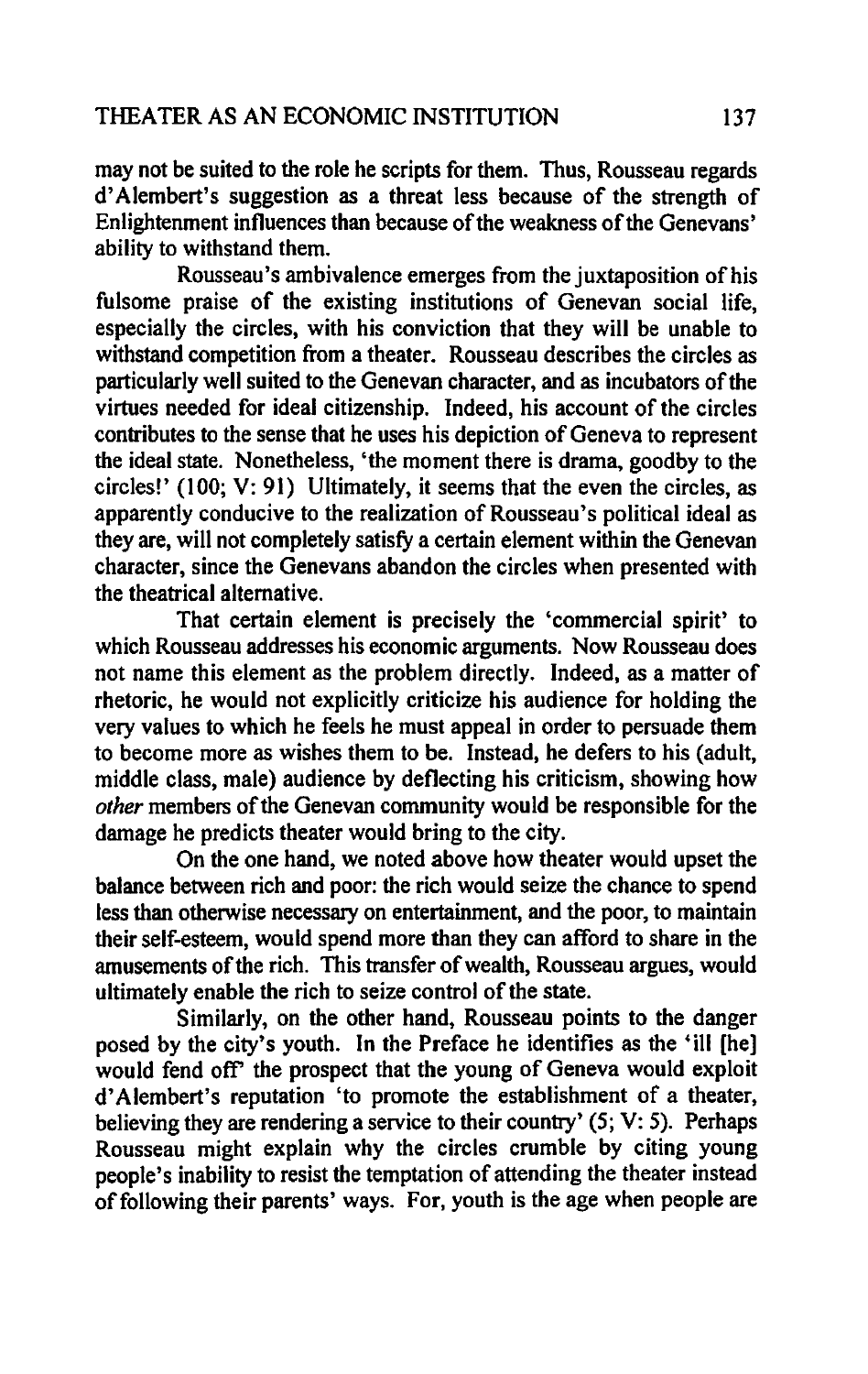particularly wlnerable to the erotic power of theater. This vulnerability is not simply to the love stories presented on stage, nor even to the physical beauty of the performers. More, the auditorium itself is a venue for erotic display. The practice of attending the theater brings with it 'the exposition of the ladies and the maidens all tricked out in their very best and put on display in the boxes as though they were in the window of a shop waiting for buyers; [and] the aftluence of the handsome young who will come to show themselves off' (111; V: 101).

Thus, Rousseau offers his audience an account of how theater would work on members of Genevan society other than themselves-the poor, the rich, the young.<sup>3</sup> But he also hints, though he cannot declare this openly, that the members of his audience-adult, middle class, male citizens-are themselves part of the danger. For, finally, it is the commercial spirit itself that prevents Geneva from embodying Rousseau's political ideal.

Sparta, of course, is Rousseau's standard image of the perfect polity-not least because, as he explains in the *Letter,* in Sparta 'laws and *moeurs,* intimately united in the hearts of the citizens, made, as it were, only one single body' (67; V: 61). That is, their shared cultural life fully motivated Spartans to obey their laws, and their legal institutions reinforced the influence of their culture. But Genevans should not think that they are capable of fulfilling this Spartan ideal. 'Let us not flatter ourselves that we shall see Sparta reborn in the lap of commerce and the love of gain. If we had the same maxims, a theater could be established at Geneva without any risk; for never would citizen or townsman set foot in it' (67; V: 61).

But note that Rousseau offers his audience economic arguments precisely because Geneva is the 'lap of commerce'—implying that he believes that Geneva is not, after all, such a fertile womb for ancient civic virtue. Further, that the Genevans would forsake the circles for the theater is evidence that they do not share the Spartans' maxims. The maxims Rousseau has in mind enioin a purely selfless civic-mindedness; if Genevans held them, a theater would fail. But theater would certainly succeed, easily destroying the circles by putting 'the agreeable life of Paris and the fine airs of France in the place of our old simplicity' (111; V: 102). Within each apparently upright Genevan, Rousseau fears, lurks a selfish Parisian who needs only the presence of a theater to burst forth

<sup>&</sup>lt;sup>3</sup>A fuller development of my reading would include women in this list as well.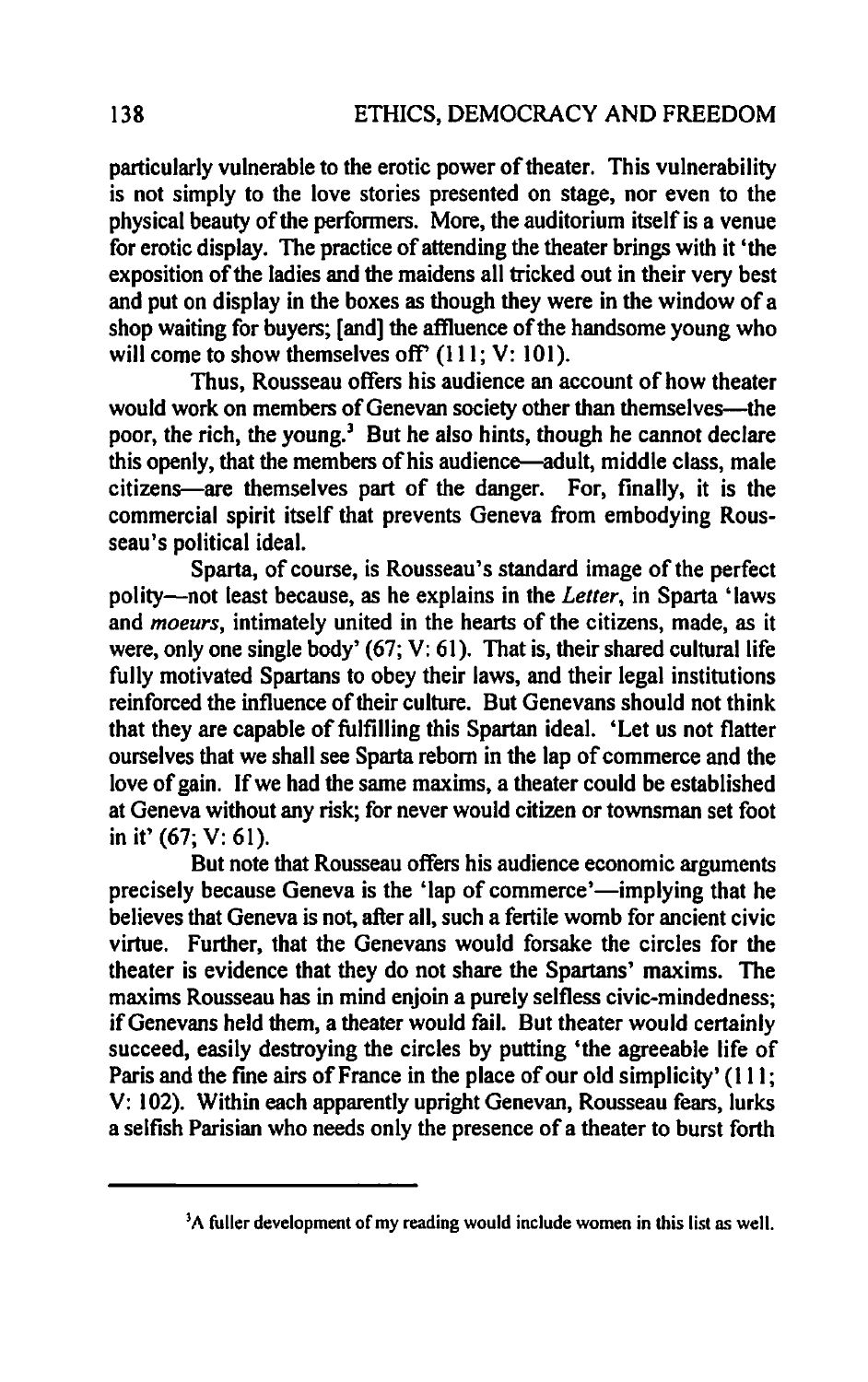and seize control. This psychic and cultural metamorphosis would destroy Genevan democracy: 'I rather doubt,' Rousseau says, 'that Parisians in Geneva will long preserve the taste for our government' (111; V: 102)

Unlike in Sparta, then, in Geneva culture and constitution are *not* perfectly matched. It is not that the circles are the wrong cultural institution for Geneva; Rousseau holds that they are just the sort of cultural practice which is 'linked to the form of government and which help[s] to preserve it' (98; V: 90). Rather, the Genevans' commitment to their 'old simplicity' is incomplete, due to their decidedly un-Spartan commercial spirit. In the absence of a stimulus like theater, the danger inherent in the commercial spirit might be contained by cultural institutions like the circles. But once that spirit has been provoked, the container will be destroyed, and the transformed culture will dictate political change.

In conclusion, it seems clear why Rousseau would want to avoid telling his audience that they themselves are part of the problem the prospect of theater exposes. But his predicament is more profound than the risk that he might alienate the people he seeks to persuade. For, he argues, to the extent that his audience is motivated by self interest, they will be cognitively unable to grasp his argument that that motivation leads to the moral consequences he foresees. For, self-interestedness makes one 'unable to see either the connections [of moral effects] with their causes or their influence on the destiny of the state' (113; V: 103). Rousseau fears, that is, that his audience simply cannot comprehend its own culpability in the moral problem he describes-even if he spells it out for them.

Rousseau conceives of his audience, therefore, as being in the position he will later describe as that occupied by the 'blind multitude' in need of a great Legislator.<sup>4</sup> The Legislator's most important work takes place in the realm of *moeurs;* it makes sense, then, that Rousseau ends the Letter with a proposal to reform Genevan culture, by extending to civil life the competitive spectacles that honor the military. He suggests races, competitions, and other public festivals which cast honor on the skills workingmen use in daily life. And, the famous 'balls for young marriageable persons' allow parents (and the state) to manage the erotic

<sup>·</sup>See *Social Contract.* book II, chapter vi (4: 152-154; III: 378-380).